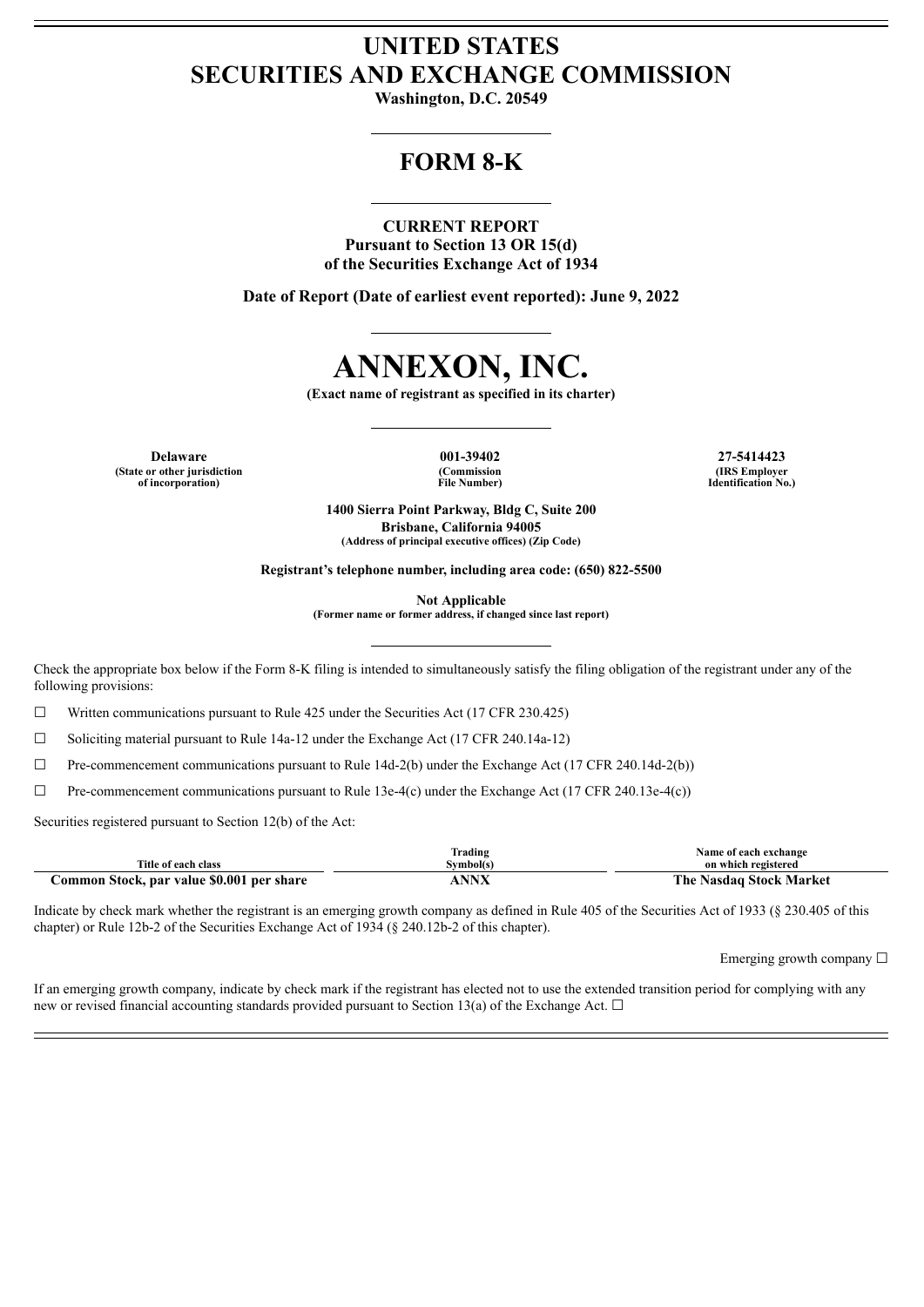### **Item 5.07. Submission of Matters to a Vote of Security Holders.**

Annexon, Inc. (the "Company") held its 2022 Annual Meeting of Stockholders (the "Annual Meeting") on June 9, 2022. The following is a brief description of each matter voted upon at the Annual Meeting and the number of votes cast for, withheld or against, the number of abstentions and the number of broker non-votes with respect to each matter, as applicable.

1. The election of two nominees to serve as Class II directors for a three-year term to expire at the 2025 annual meeting of stockholders. The following two Class II directors were elected by the votes indicated.

|                    | For        | Withheld   | <b>Broker Non-Votes</b> |
|--------------------|------------|------------|-------------------------|
| Jung E. Choi       | 22,901,716 | 10.959.844 | 981.126                 |
| William D. Waddill | 33,812,986 | 48.574     | 981,126                 |

2. The ratification of the appointment of KPMG LLP as the Company's independent registered public accounting firm for the fiscal year ending December 31, 2022. The selection was ratified by the votes indicated.

| For                           | <b>\gainst</b> | . hetoir<br>ман | <b>Non-Votes</b><br>Broker                                                                                                 |
|-------------------------------|----------------|-----------------|----------------------------------------------------------------------------------------------------------------------------|
| $\sim$ $\sim$<br>≺⊿<br>$\sim$ | 220            | 0.73<br>$\sim$  | _<br><b>Contract Contract Contract Contract Contract Contract Contract Contract Contract Contract Contract Contract Co</b> |

3. The approval, on an advisory (non-binding) basis, of the frequency of future advisory votes on the compensation of the Company's named executive officers. One Year was selected by the votes indicated.

| <b>One Year</b>     | Iwo Years | <b>Three Years</b> | Abstain          |
|---------------------|-----------|--------------------|------------------|
| $-22$<br>33.623.523 | 1,520     | 220,960            | $- - -$<br>10.UU |

Based on these voting results, and the recommendation of the Company's board of directors that was included in the proxy statement for the Annual Meeting, the Company will hold advisory votes on the compensation of the Company's named executive officers on an annual basis until the next required stockholder advisory vote on the frequency of future advisory votes on the compensation of the Company's named executive officers.